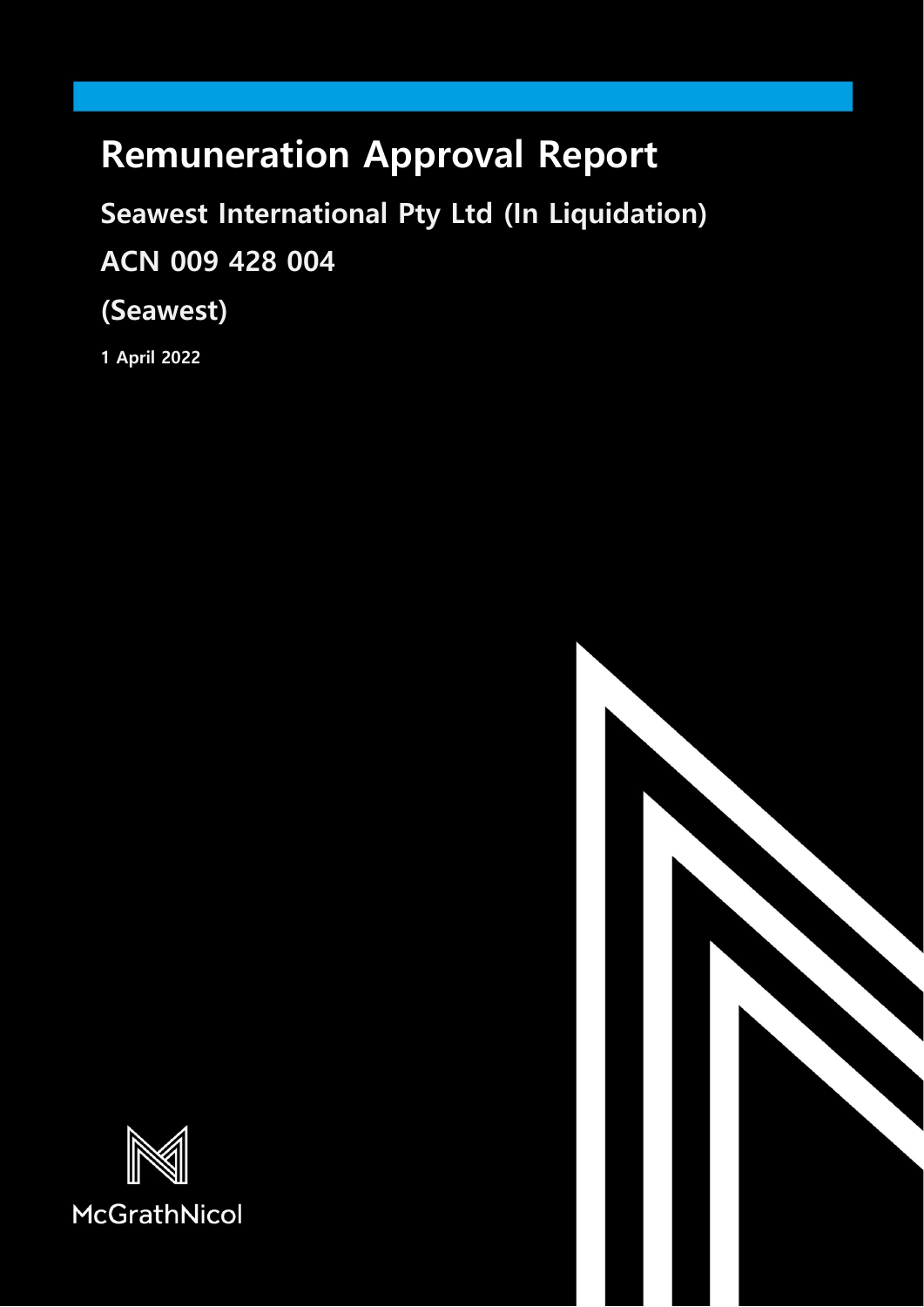This remuneration approval report provides you with information to assist you to make an informed decision regarding the approval of our proposed remuneration for undertaking the Liquidation of Seawest.

The report has the following information:

| 2              |  |
|----------------|--|
| 3              |  |
| $\overline{4}$ |  |
| 5              |  |
| 6              |  |
|                |  |
|                |  |
|                |  |
|                |  |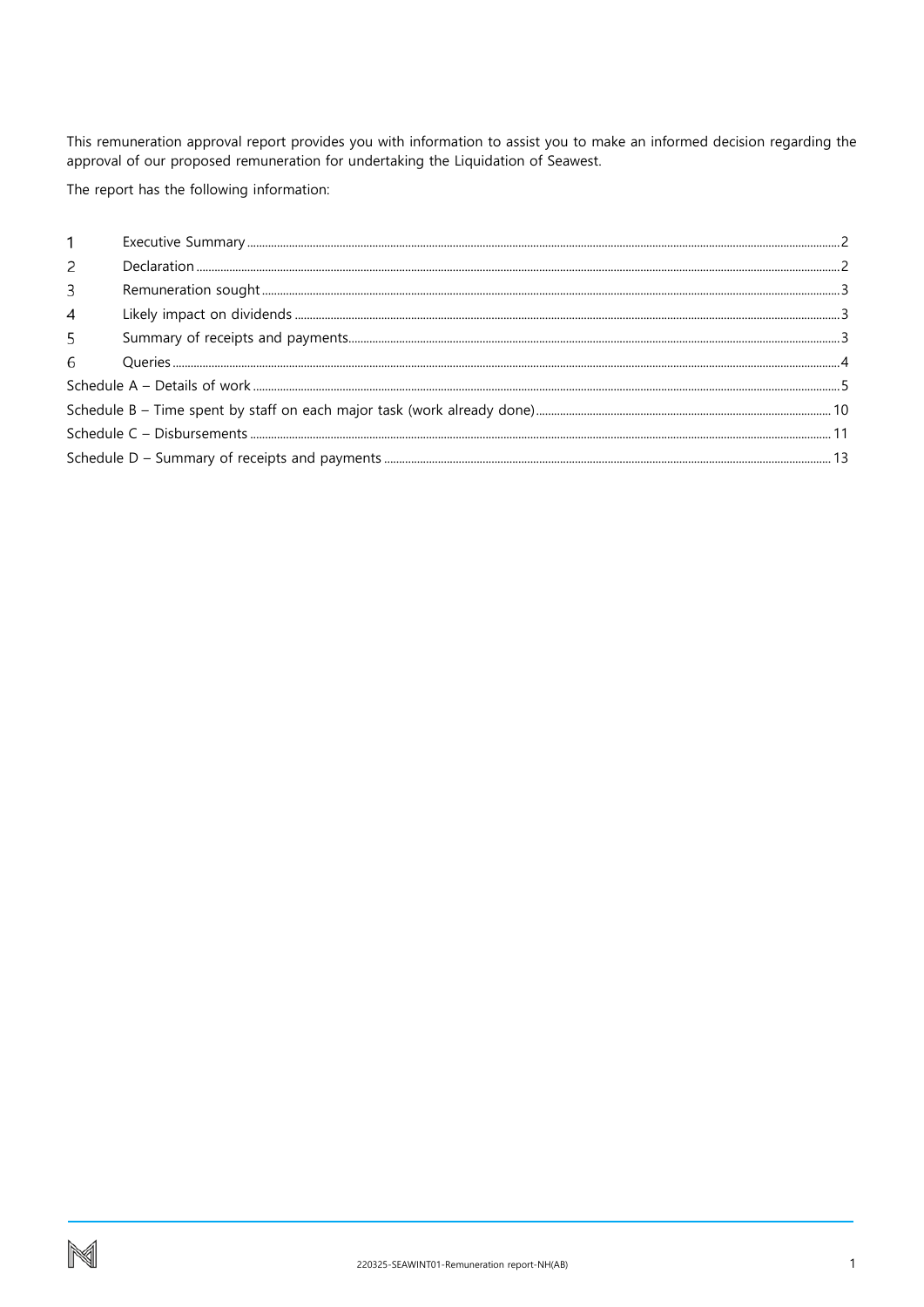#### <span id="page-2-0"></span>1 **Executive Summary**

This remuneration approval report provides creditors with an update on the actual work performed by the Liquidators of Seawest and estimated future work which is expected to be required to finalise the Liquidation.

We estimate that the total cost of this Liquidation will be \$418,219. This has increased from my previous estimate because of the following reasons:

- The extent of the investigations required to (i) identify contraventions of the Act, (ii) understand and trace historical transactions in relation to the transfer of vessels to related and unrelated parties, (iii) assess potential recovery actions available to the Liquidators for the benefit of creditors, and (iv) report to ASIC was more than previously estimated.
- The Liquidators conducted multiple public examinations and a document production order process, not previously contemplated.
- The Liquidators have identified a material claim against the External Advisor (refer to section 4.4 of the Liquidators' report for further information) (**External Advisor Claim**). In summary, the External Advisor Claim has and/or will require the Liquidators to:
	- liaise with their legal advisors to understand and assess the External Advisor Claim, including prospects of a successful recovery for the benefit of creditors;
	- liaise with the ATO to secure funding support, and ongoing reporting to the ATO in relation to the External Advisor Claim;
	- review and catalogue a significant quantity of documents obtained from company records, the document production process and the ATO;
	- − prepare and issue letters of demand and offers of settlement in a genuine attempt to commercially resolve the claim against the External Advisor;
	- − prepare and file a statement of claim with the Court; and
	- attend Court-assisted mediation, facilitate and participate in document discovery, and progress a legal trial (if required).

The Liquidators note that, except for remuneration funded by the ATO pursuant to the Deed of Indemnity, payment of remuneration is dependent on the success of recovering the External Advisor Claim. Accordingly, in the absence of a successful recovery of the External Advisor Claim, the Liquidators' remuneration will largely remain unpaid.

We do not anticipate requiring further approvals at this stage, however, there is some uncertainty with regard to litigation on foot and the time and cost required to be incurred by the Liquidators to progress the litigation to a conclusion. We will write to creditors separately should further remuneration approval be required.

#### <span id="page-2-1"></span>2 **Declaration**

We, Rob Kirman and Rob Brauer of McGrathNicol, have undertaken a proper assessment of this remuneration claim in accordance with the law and applicable professional standards. We are satisfied that the remuneration claimed is in respect of necessary work, properly performed, or to be properly performed, in the conduct of this matter.

We have reviewed the work completed by the Liquidators, and their staff to ensure that remuneration is only being claimed for necessary and proper work performed and have written off items totalling \$9,296 relating to items which we assessed to be due to inefficiencies and rework that did not meet our strict interpretation of necessary and proper work.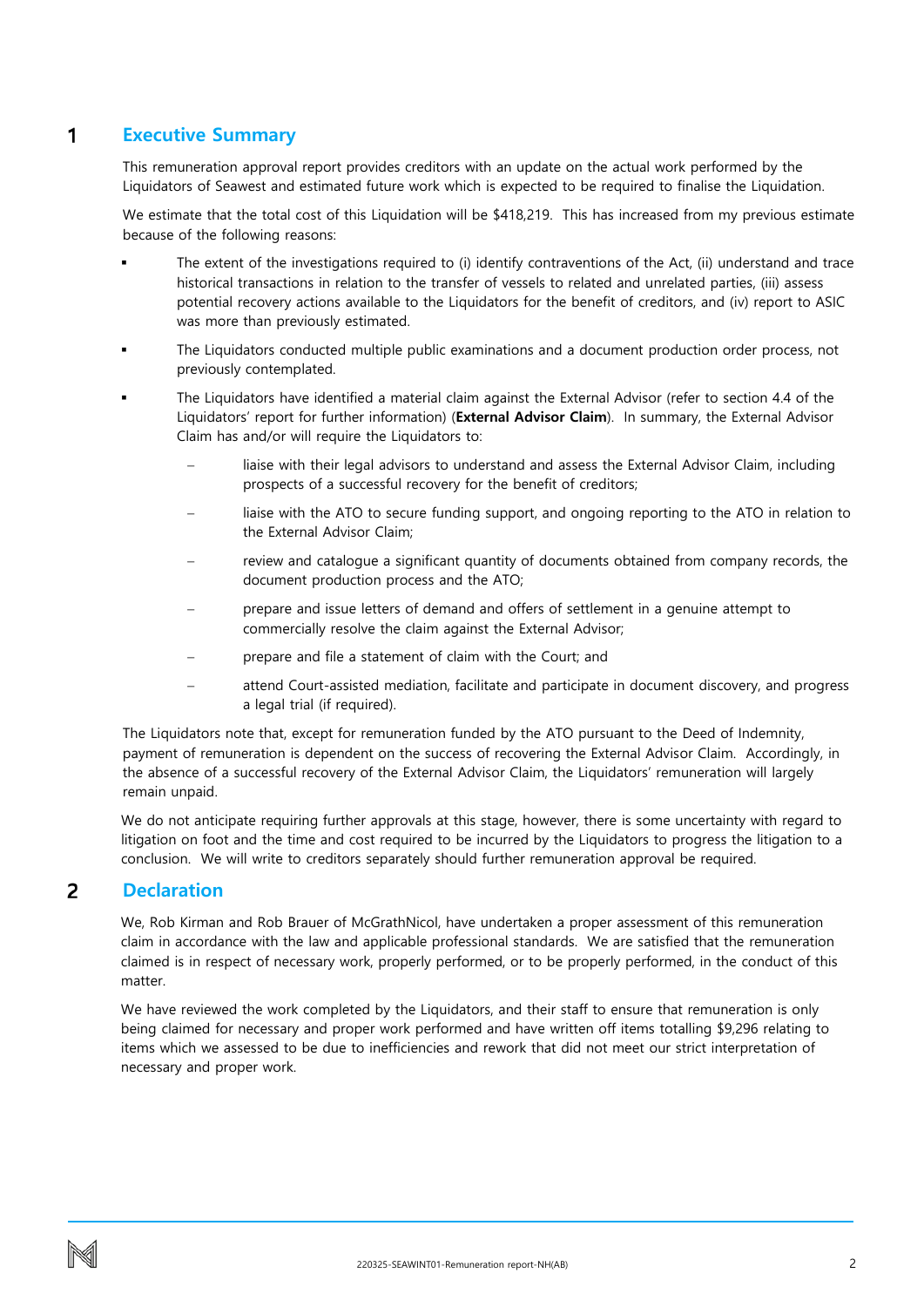#### <span id="page-3-0"></span> $\overline{\mathbf{3}}$ **Remuneration sought**

|            |                         |                   | <b>Report</b> |                             | <b>Amount</b> |
|------------|-------------------------|-------------------|---------------|-----------------------------|---------------|
| Proposal   | <b>Remuneration for</b> | For               |               | <b>Ref</b> Period           | (ex GST)      |
| Proposal 1 | Liquidation             | Work already done |               | 3.1 11 Jan-18 to 25 Mar-22  | \$218,219     |
| Proposal 2 | Liquidation             | Future work       |               | 3.2 26 Mar-22 to Completion | \$200,000     |
| Total      |                         |                   |               |                             | \$418,219     |

The remuneration we are asking creditors to approve is as follows:

All work undertaken, or expected to be undertaken, has been calculated in accordance with the rates provided in our Initial Remuneration Notice sent to creditors on 9 February 2018. Drawing of all remuneration is at the discretion of the Liquidators and is subject to approval by creditors, funds being available, and the work actually being undertaken.

Creditors are being asked to consider the following resolutions which also appear in the proposal forms provided to you.

### **Work already done**: from 11 January 2018 to 25 March 2022

"That the remuneration of the Liquidators for the period 11 January 2018 to 25 March 2022, calculated at hourly rates as detailed in the Initial Remuneration Notice dated 9 February 2018, is determined in the sum of \$218,219, exclusive of GST."

### **Future work**: from 26 March 2022 to completion

"That the future remuneration of the Liquidators from 26 March 2022 to completion is determined at a sum equal to the cost of time spent by the Liquidators and their partners and staff, calculated at the hourly rates as detailed in the Initial Remuneration Notice dated 9 February 2018, up to a capped amount of \$200,000, exclusive of GST."

#### <span id="page-3-1"></span>4 **Likely impact on dividends**

It is both reasonable and appropriate for a professional service provider to be remunerated for their services. An external administrator is entitled to be remunerated for necessary work that is properly performed. That work generates the funds that may be recovered for the benefit of creditors and other stakeholders.

The impact of the approval of the external administrator's remuneration is that the remuneration will then be paid provided sufficient funds are generated to enable it to be paid. The remuneration will be paid from those funds that are generated prior to the payment of most creditors in the external administration.

It is noted that funds would only be available to any stakeholder as a consequence of the work necessarily undertaken by the external administrator.

#### <span id="page-3-2"></span>5 **Summary of receipts and payments**

A summary of the receipts and payments for the Liquidation for the period 11 January 2022 to 25 March 2022 is included at Schedule D to this report.

An annual administration return was lodged with ASIC on 28 March 2022, which also provides information on the conduct of the administration.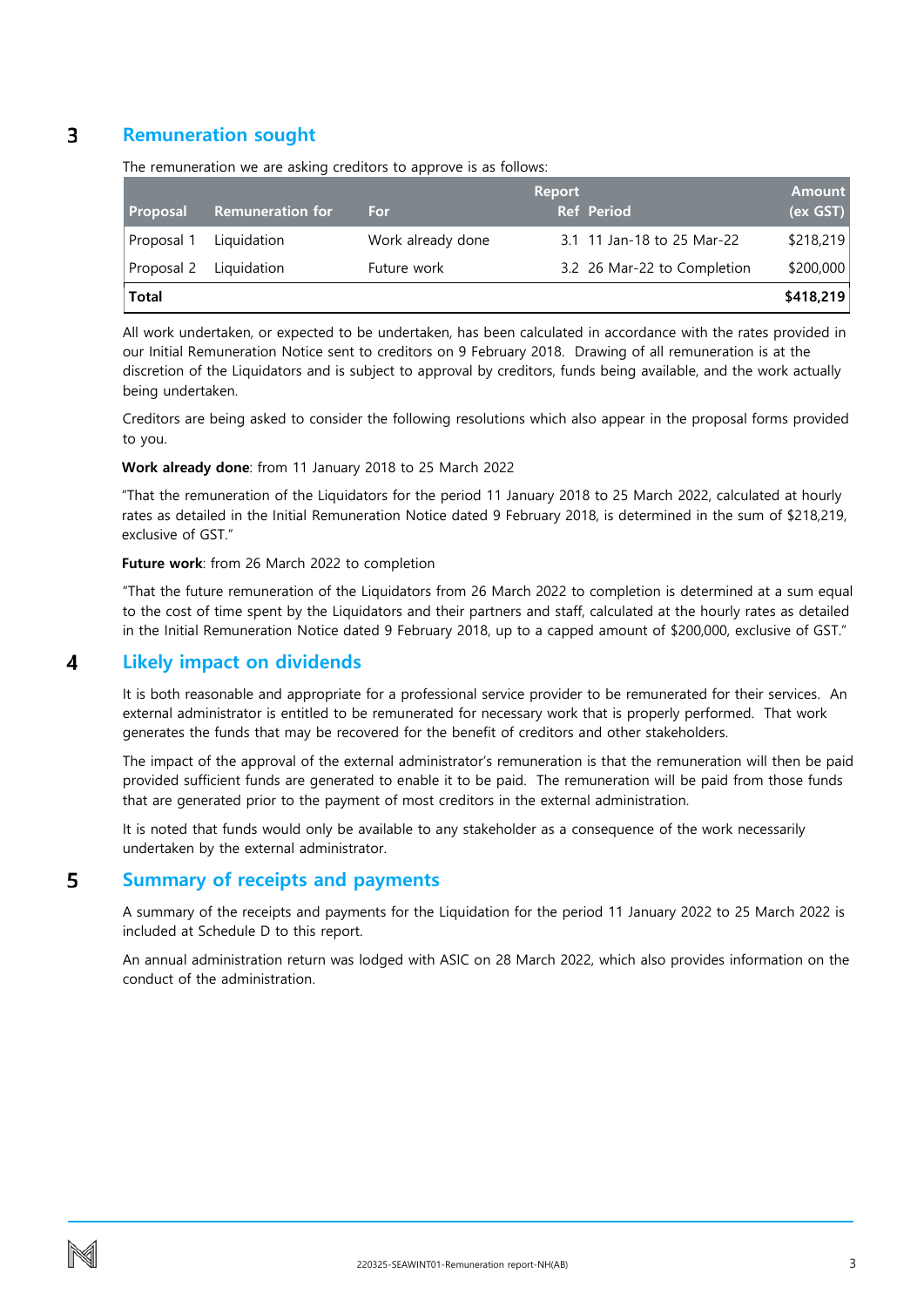#### <span id="page-4-0"></span>6 **Queries**

If you have any queries regarding the information in this report, please contact Antoine Cleuet on (08) 6363 7635. You can also access information that may assist you on the following websites:

- **ARITA at www.arita.com.au/creditors**
- ASIC at www.asic.gov.au (search for "INFO 85").

Further supporting documentation for our remuneration claim can be provided to creditors on request. Dated: 1 April 2022

Rob Kirman Liquidator

Attachments:

- Schedule A Details of work
- Schedule B Time spent by staff on each major task
- Schedule C Disbursements
- Schedule D Summary of receipts and payments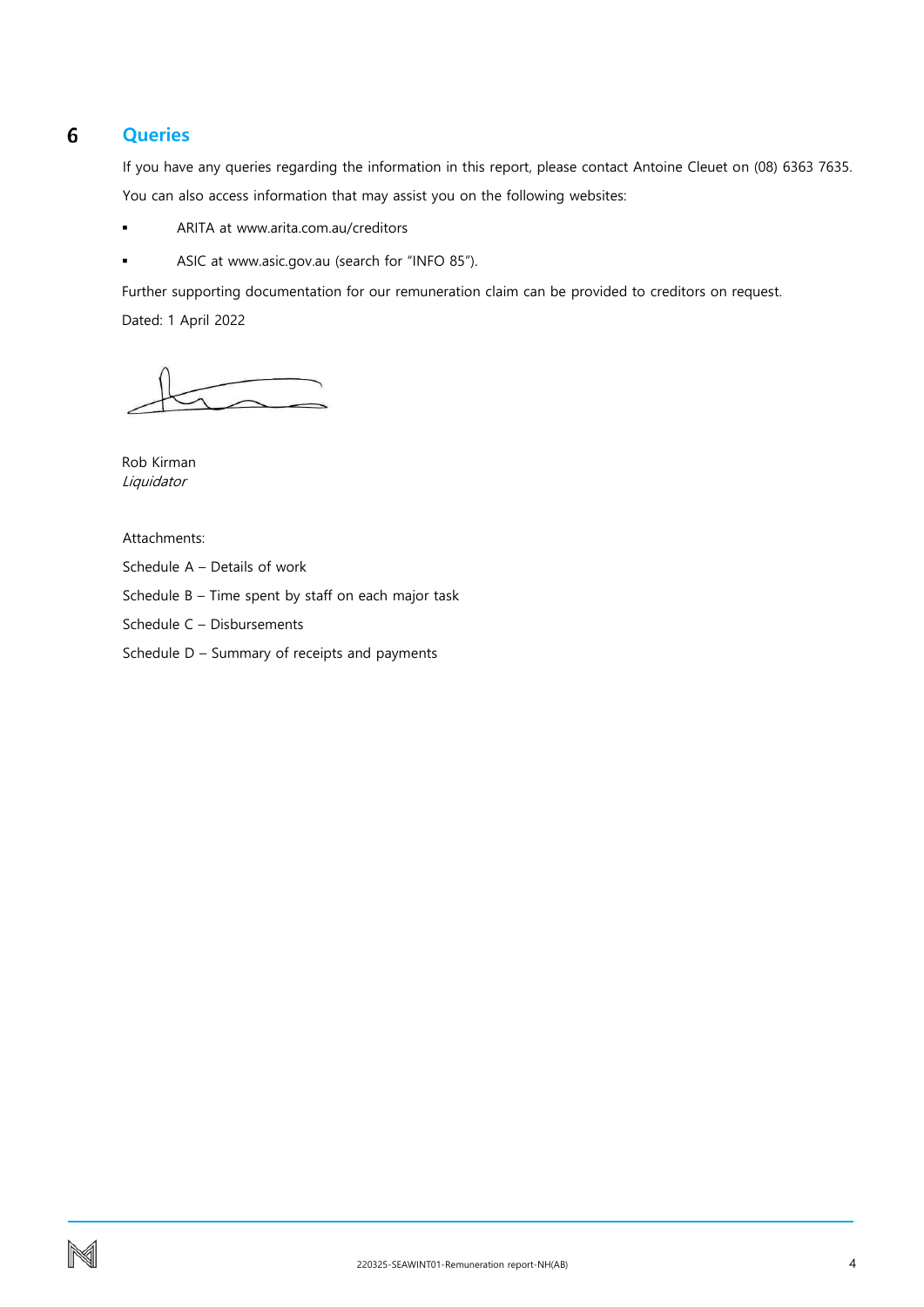# <span id="page-5-0"></span>**Schedule A – Details of work**

|                                           |                                                | Work already done                                                                                                                                                                                                                                                                                                                                                                                                                                                                                                       |  |  |  |  |  |
|-------------------------------------------|------------------------------------------------|-------------------------------------------------------------------------------------------------------------------------------------------------------------------------------------------------------------------------------------------------------------------------------------------------------------------------------------------------------------------------------------------------------------------------------------------------------------------------------------------------------------------------|--|--|--|--|--|
| <b>Period</b><br>Amount (ex GST)          |                                                | 11 January 2018 to 25 March 2022                                                                                                                                                                                                                                                                                                                                                                                                                                                                                        |  |  |  |  |  |
| <b>Task Area</b>                          |                                                | \$218,219<br><b>Tasks</b>                                                                                                                                                                                                                                                                                                                                                                                                                                                                                               |  |  |  |  |  |
|                                           | <b>General Description</b>                     | $\blacksquare$                                                                                                                                                                                                                                                                                                                                                                                                                                                                                                          |  |  |  |  |  |
| Assets<br>42.2 hours                      | Monies                                         | Issue letters to other banking institutions advising of appointment<br>and freezing accounts.                                                                                                                                                                                                                                                                                                                                                                                                                           |  |  |  |  |  |
| \$14,746                                  | Plant and Equipment and<br>realisation         | Liaise with insurance broker in relation to placement of auto-cover<br>٠<br>insurance<br>Review asset listings<br>٠<br>Issue correspondence to the Department of Transport to identify<br>٠<br>any motor vehicles and/or vessels registered to Seawest<br>Search the PPS register<br>٠                                                                                                                                                                                                                                  |  |  |  |  |  |
|                                           | Leasing                                        | Review pre-appointment lease agreements with landlord for<br>٠<br>Seawest's Bibra lake premises<br>Liaise with landlord regarding appointment, access to premises and<br>$\blacksquare$<br>outstanding pre-appointment debt<br>Correspondence with utility providers<br>٠                                                                                                                                                                                                                                               |  |  |  |  |  |
|                                           | Debtors                                        | Review Seawest's records in relation to outstanding debtors<br>٠<br>Correspond with debtors in relation to payment(s)<br>$\blacksquare$<br>Correspond with the ATO in relation to garnishee notices and any<br>٠<br>receipt of funds                                                                                                                                                                                                                                                                                    |  |  |  |  |  |
| Creditors<br>90.0 hours<br>\$35,229       | Creditor Enquiries, Requests<br>& Directions   | Receive and respond to creditor enquiries as required<br>٠<br>Maintain creditor request log<br>٠<br>Prepare initial correspondence to creditors and their representatives<br>$\blacksquare$<br>Consider reasonableness of creditor requests<br>٠<br>Review books and records and collate relevant information to<br>$\blacksquare$<br>comply with request                                                                                                                                                               |  |  |  |  |  |
|                                           | Secured creditor reporting                     | Liaise with CBA in relation to the conduct of the liquidation,<br>٠<br>including the outcome of investigations<br>Notify PPS registered creditors of appointment<br>٠<br>Correspondence with Malaga Properties, including review of security<br>٠<br>documentation                                                                                                                                                                                                                                                      |  |  |  |  |  |
|                                           | Creditor Reporting<br>Deal with proofs of debt | Prepare and issue initial correspondence to creditors and<br>٠<br>accompany annexures<br>Prepare and issue Statutory Report to Creditors and accompanying<br>$\blacksquare$<br>annexures<br>Prepare Report to Creditors and accompanying annexures<br>$\blacksquare$<br>Review work in progress for the purposes of preparing the<br>Remuneration Approval Report<br>Prepare Remuneration Approval Report and accompanying<br>information and documents<br>Receive POD's from claimants and related correspondence<br>٠ |  |  |  |  |  |
|                                           | (POD)                                          | Enter details into liquidation accounting system<br>٠                                                                                                                                                                                                                                                                                                                                                                                                                                                                   |  |  |  |  |  |
| Investigation<br>333.5 hours<br>\$146,598 | Conduct investigations and<br>reports to ASIC  | Issue initial correspondence to the Director to request completion of<br>$\blacksquare$<br>Report as to Affairs and review response<br>Securing physical and electronic books and records from Seawest's<br>٠<br>premises<br>Review Seawest's books and records to identify potential liquidator<br>recoveries                                                                                                                                                                                                          |  |  |  |  |  |

г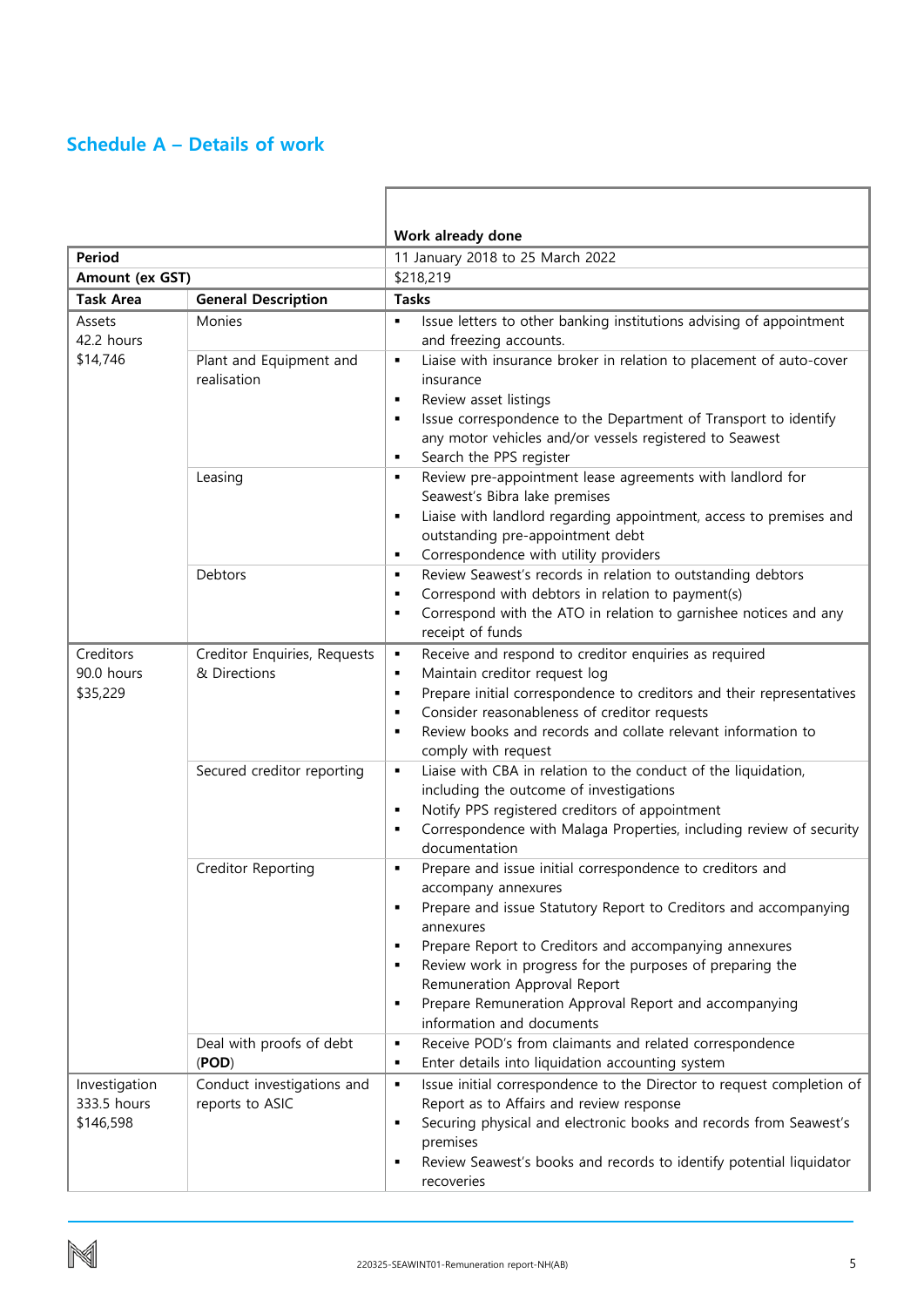|                           | ٠ | Obtain and review Seawest's bank statements for payments that                                                          |
|---------------------------|---|------------------------------------------------------------------------------------------------------------------------|
|                           |   | may be unfairly preferential                                                                                           |
|                           | ٠ | Prepare comparative financial statements to assess date of                                                             |
|                           |   | insolvency                                                                                                             |
|                           | ٠ | Meetings with the Director and his advisors                                                                            |
|                           | ٠ | Calculate potential insolvent trading claim against the director                                                       |
|                           | ٠ | Review specific transactions and liaise with directors regarding                                                       |
|                           |   | certain transactions                                                                                                   |
|                           | ٠ | Liaise with the ATO in relation to (i) their audit into Seawest, and (ii)                                              |
|                           |   | the Liquidators' findings, especially in relation to potential phoenix                                                 |
|                           |   | activity                                                                                                               |
|                           | ٠ | Correspondence with former customers in relation to debtor                                                             |
|                           |   | amounts transferred to related entity                                                                                  |
|                           | ٠ | Conduct investigations into potential Liquidator recovery actions,<br>including but not limited to:                    |
|                           |   | review of ownership and liaising with the Department of                                                                |
|                           |   | Transport;                                                                                                             |
|                           |   | review of emails from third parties and External Advisor;                                                              |
|                           |   | review of bank statements; and                                                                                         |
|                           |   | review of security interests.                                                                                          |
|                           | ٠ | Report findings to ASIC pursuant to section 533 of the Act                                                             |
|                           | п | Attend to preparation and lodgement of Supplementary Report as                                                         |
|                           |   | requested by ASIC                                                                                                      |
|                           | ٠ | Liaise with ASIC in relation to the Supplementary Report, including                                                    |
|                           |   | its progress, funding and findings                                                                                     |
|                           | ٠ | Liaise with legal advisors in relation to the outcome of                                                               |
|                           |   | investigations and proposed strategy                                                                                   |
|                           | ٠ | Answer queries and provide further information and documents to                                                        |
|                           |   | ASIC upon request                                                                                                      |
| Examinations of director, | ٠ | Prepare brief to legal advisors and liaise with regard to the contents                                                 |
| Judith Hawes, External    |   | of the brief as required                                                                                               |
| Advisor and director of   | п | Instruct legal advisors in relation to claim preparations and filing                                                   |
| Malaga Properties Pty Ltd | ٠ | Attend to conferral between parties as required                                                                        |
|                           | ٠ | Review and prepare affidavit material in relation to public                                                            |
|                           |   | examinations                                                                                                           |
|                           | ٠ | Attend to swearing of affidavit and lodge with the Court<br>Review document production orders, and catalogue documents |
|                           | ٠ | Review and prepare supplementary affidavit in relation to the                                                          |
|                           |   | proceedings                                                                                                            |
|                           | ٠ | Attend examinations                                                                                                    |
|                           | ٠ | Review examination transcripts                                                                                         |
|                           | ٠ | Liaise with legal advisors regarding outcome of examinations and                                                       |
|                           |   | further actions available                                                                                              |
|                           | ٠ | Review and prepare affidavit in relation to securing Court's approval                                                  |
|                           |   | to enter into funding arrangements                                                                                     |
| External Advisor Claim    | ٠ | Liaise with the ATO in relation to the findings of the Liquidators'                                                    |
|                           |   | investigations and in respect of the External Advisor Claim                                                            |
|                           | ٠ | Prepare and issue document requests to the ATO and review and                                                          |
|                           |   | catalogue documents provided by the ATO                                                                                |
|                           | ٠ | Review company records and imaged computer records to support                                                          |
|                           |   | the External Advisor Claim                                                                                             |
|                           | ٠ | Review documents obtained via document production orders and                                                           |
|                           |   | public examinations transcripts relevant to the External Advisor                                                       |
|                           |   | Claim                                                                                                                  |
|                           | ٠ | Review and instruct legal advisors to issue demands for the External                                                   |
|                           |   | Advisor Claim                                                                                                          |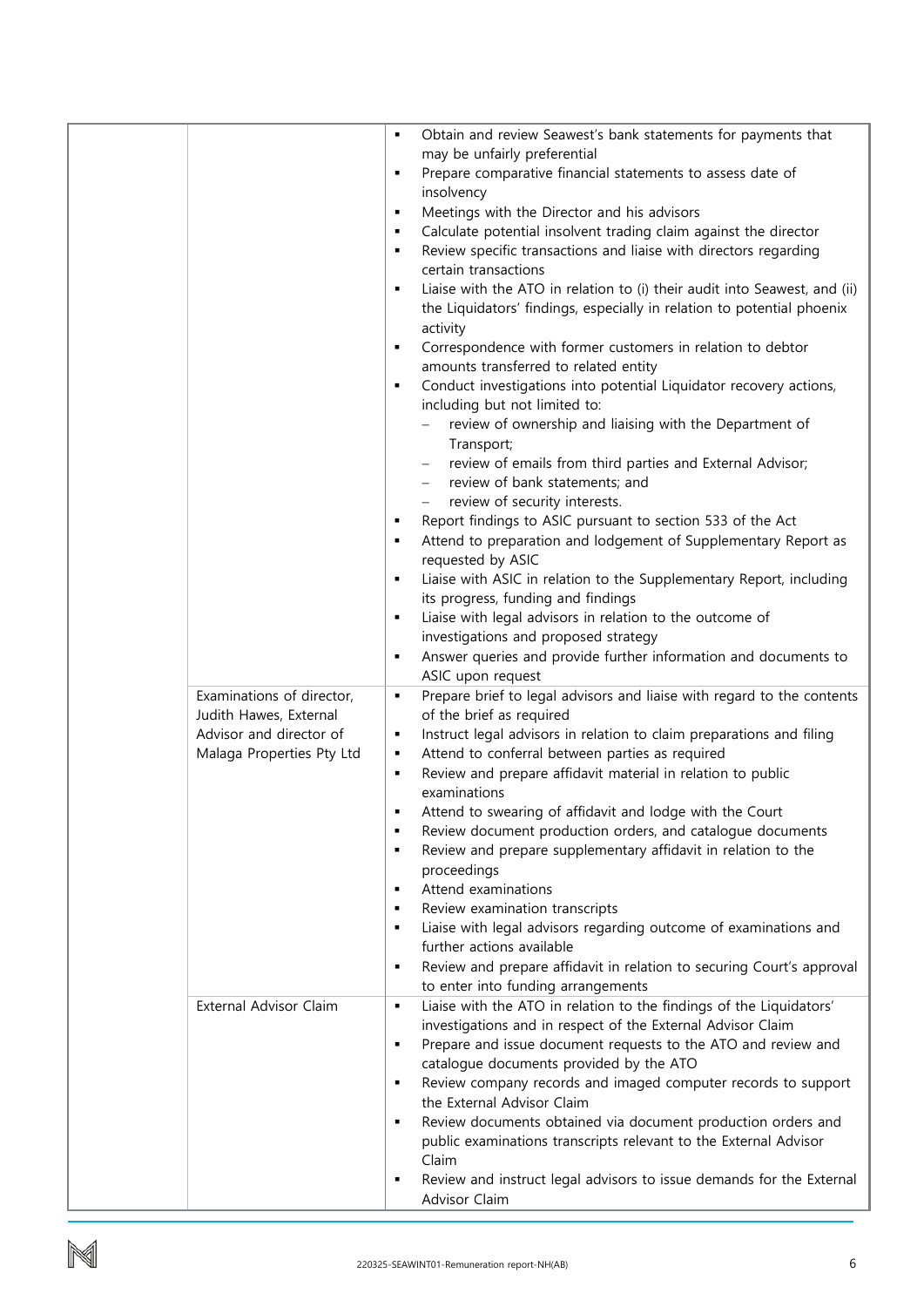|                |                             | Prepare and issue a detailed funding request for the ATO,<br>$\blacksquare$         |
|----------------|-----------------------------|-------------------------------------------------------------------------------------|
|                |                             | supported by a strategy paper                                                       |
|                |                             | Review the ATO's Deed of Indemnity and attend to execution<br>٠                     |
|                |                             | Liaise with CBA in relation to security status with regard to potential<br>٠        |
|                |                             | claim recoveries and priority waterfall                                             |
|                |                             | Prepare and finalise Statement of Claim (in conjunction with legal<br>٠             |
|                |                             | advisors) and file with the Court                                                   |
|                |                             | Track costs in relation to the ATO's Deed of Indemnity and liaise<br>$\blacksquare$ |
|                |                             | and/or report to the ATO on a regular basis                                         |
| Administration | Document maintenance/file   | Set up filing structures<br>٠                                                       |
| 66.1 hours     | review/checklist            | First month, and ongoing reviews<br>٠                                               |
| \$21,646       |                             | Filing of documents<br>$\blacksquare$                                               |
|                |                             | Maintain physical and electronic engagement file<br>٠                               |
|                |                             | Update internal checklists<br>٠                                                     |
|                | Bank account administration | Open Liquidators' bank account<br>٠                                                 |
|                |                             | Request pre-appointment bank statements<br>٠                                        |
|                |                             | Perform monthly bank account reconciliations<br>$\blacksquare$                      |
|                |                             | Prepare and review payments in banking platform<br>٠                                |
|                | ASIC forms                  | Notify ASIC of our appointment<br>٠                                                 |
|                |                             | Prepare and lodge various ASIC forms<br>٠                                           |
|                |                             | of the Act and correspond with ASIC in relation to the same<br>٠                    |
|                |                             | Correspond with ASIC regarding statutory forms and lodgements,<br>٠                 |
|                |                             | including reports pursuant to s533 of the Act                                       |
|                | ATO and other statutory     | Notify the ATO of the Liquidators' appointment<br>٠                                 |
|                | reporting                   | Notify other statutory authorities of the Liquidators' appointment<br>٠             |
|                |                             | Prepare quarterly BAS returns<br>٠                                                  |
|                |                             | Reconcile BAS account<br>٠                                                          |
|                | Planning/Review             | Discussion amongst project team regarding status of external<br>٠                   |
|                |                             | administration and key deliverables                                                 |
|                |                             | Prepare and review rolling task list in support of strategy execution<br>٠          |
|                | Books and records/storage   | Taking possession of and cataloguing physical books and records<br>٠                |
|                |                             | Review company books and records<br>٠                                               |
|                |                             | Deal with records in storage, including electronic data image in<br>×               |
|                |                             | support of investigations and claim recoveries                                      |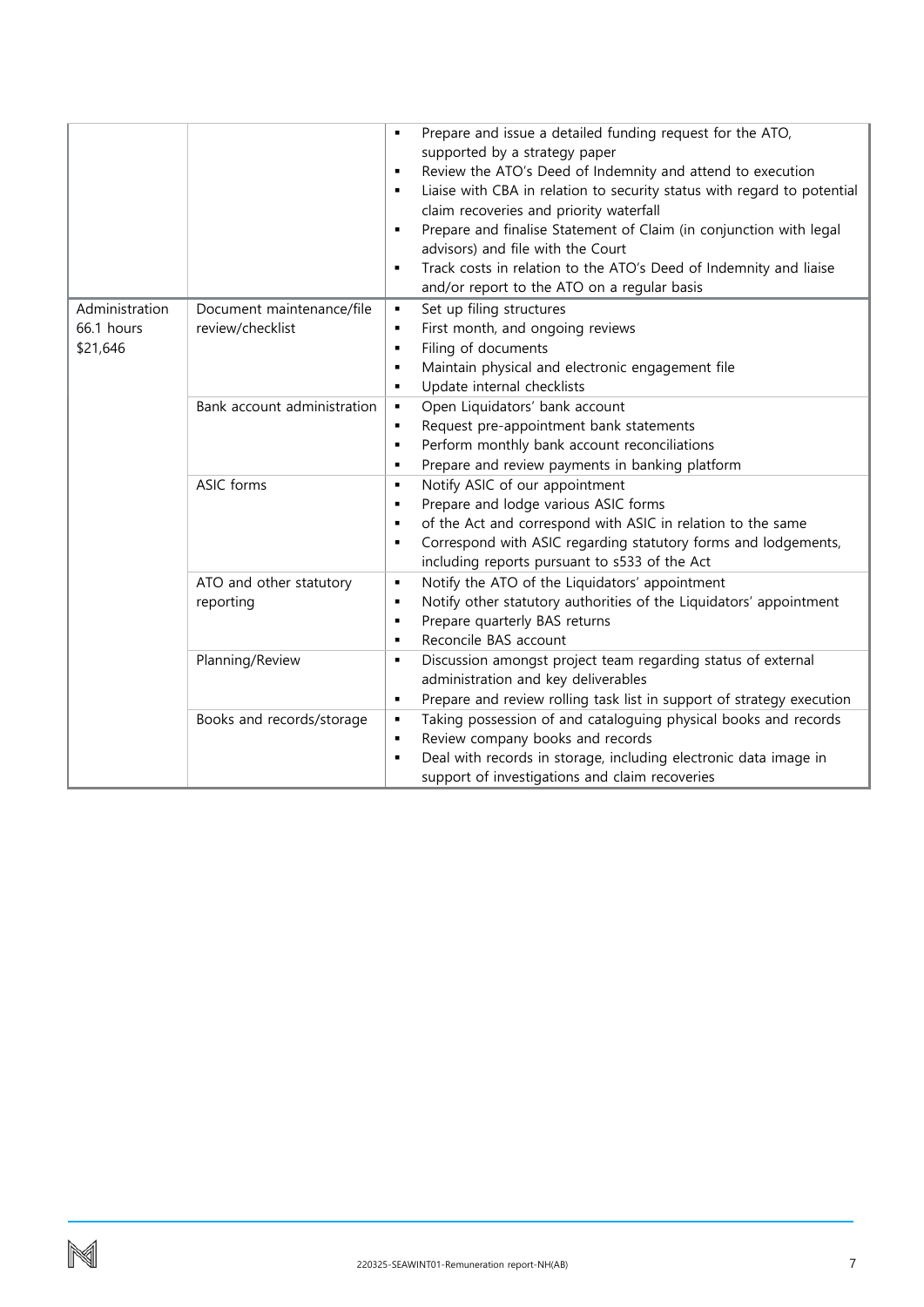|                                                |                              | <b>Future work</b>                                                                       |  |  |  |  |  |
|------------------------------------------------|------------------------------|------------------------------------------------------------------------------------------|--|--|--|--|--|
| <b>Period</b>                                  |                              | 26 March 2022 to completion                                                              |  |  |  |  |  |
| Amount (ex GST)                                |                              | \$200,000                                                                                |  |  |  |  |  |
| <b>Task Area</b><br><b>General Description</b> |                              | <b>Tasks</b>                                                                             |  |  |  |  |  |
| Creditors                                      | Creditor Enquiries, Requests | Receive and respond to creditor enquiries<br>$\blacksquare$                              |  |  |  |  |  |
| \$30,000                                       | & Directions (if required)   | Maintain creditor request log<br>٠                                                       |  |  |  |  |  |
|                                                |                              | Consider reasonableness of creditor requests<br>$\blacksquare$                           |  |  |  |  |  |
|                                                |                              | Compile information requested by creditors<br>٠                                          |  |  |  |  |  |
|                                                | Secured creditor reporting   | Prepare updates to CBA in relation to the External Advisor Claim<br>$\blacksquare$       |  |  |  |  |  |
|                                                |                              | and any subsequent distributions                                                         |  |  |  |  |  |
|                                                | Deal with proofs of debt     | Receive PODs from claimants<br>٠                                                         |  |  |  |  |  |
|                                                | (POD)                        | Review POD and underlying information and liaise with creditors as<br>٠                  |  |  |  |  |  |
|                                                |                              | necessary                                                                                |  |  |  |  |  |
|                                                |                              | Enter POD into liquidation accounting system<br>٠                                        |  |  |  |  |  |
|                                                |                              | Adjudicate on POD where appropriate<br>٠                                                 |  |  |  |  |  |
|                                                | Distributions                | Liaise with creditors in relation to the prospect of a distribution in<br>$\blacksquare$ |  |  |  |  |  |
|                                                |                              | the liquidation                                                                          |  |  |  |  |  |
|                                                |                              | Declare and pay creditor distributions in accordance with the Act<br>٠                   |  |  |  |  |  |
|                                                |                              | should External Advisor Claim recoveries suffice to do so                                |  |  |  |  |  |
|                                                | Proposals to Creditors       | Finalise and issue Creditors Report (Including Remuneration Report)<br>٠                 |  |  |  |  |  |
|                                                |                              | and circular resolution proposals                                                        |  |  |  |  |  |
|                                                |                              | Review votes and determine outcome of proposal<br>٠                                      |  |  |  |  |  |
|                                                |                              | Prepare and lodge proposal outcome documents with ASIC<br>٠                              |  |  |  |  |  |
| Investigation                                  | External Advisor Claim       | Continuous liaison with legal advisors in relation to status of<br>٠                     |  |  |  |  |  |
| \$150,000                                      |                              | litigation and recovery strategy                                                         |  |  |  |  |  |
|                                                |                              | Attend to ongoing conferral between the parties<br>$\blacksquare$                        |  |  |  |  |  |
|                                                |                              | Review defence and/or counterclaim filed by Defendant(s) and<br>$\blacksquare$           |  |  |  |  |  |
|                                                |                              | respond accordingly                                                                      |  |  |  |  |  |
|                                                |                              | Prepare and file affidavits and evidence as necessary to<br>$\blacksquare$               |  |  |  |  |  |
|                                                |                              | progress/pursue claim                                                                    |  |  |  |  |  |
|                                                |                              | Review any additional evidence filed in relation to the External<br>Advisor Claim        |  |  |  |  |  |
|                                                |                              | Prepare and file detailed legal submissions as necessary                                 |  |  |  |  |  |
|                                                |                              | Prepare for and attend hearings and mediation as and when                                |  |  |  |  |  |
|                                                |                              | necessary                                                                                |  |  |  |  |  |
|                                                |                              | Prepare for and conduct legal trail in relation to the External Advisor<br>٠             |  |  |  |  |  |
|                                                |                              | Claim, if necessary                                                                      |  |  |  |  |  |
|                                                |                              | Prepare for and attend to settlement matters<br>$\blacksquare$                           |  |  |  |  |  |
|                                                |                              | Prepare and issue updates to the ATO in relation to status of the<br>$\blacksquare$      |  |  |  |  |  |
|                                                |                              | External Advisor Claim, and liaise with ATO representatives on a                         |  |  |  |  |  |
|                                                |                              | regular basis                                                                            |  |  |  |  |  |
| Administration                                 | Document maintenance/file    | Conduct six monthly file reviews<br>٠                                                    |  |  |  |  |  |
| \$20,000                                       | review/checklist             | Maintain physical and electronic engagement file<br>٠                                    |  |  |  |  |  |
|                                                |                              | Update checklists<br>٠                                                                   |  |  |  |  |  |
|                                                | Bank account administration  | Request bank statements as required<br>٠                                                 |  |  |  |  |  |
|                                                |                              | Perform bank account reconciliations<br>٠                                                |  |  |  |  |  |
|                                                |                              | Approve payments in the banking platform and maintain liquidation<br>$\blacksquare$      |  |  |  |  |  |
|                                                |                              | accounting system                                                                        |  |  |  |  |  |
|                                                | ASIC forms                   | Prepare and lodge ASIC forms<br>٠                                                        |  |  |  |  |  |
|                                                |                              | Correspond with ASIC regarding statutory forms<br>٠                                      |  |  |  |  |  |
|                                                | ATO and other statutory      | Preparation of periodic BAS'<br>٠                                                        |  |  |  |  |  |
|                                                | reporting                    | Reconcile BAS account<br>٠                                                               |  |  |  |  |  |
|                                                |                              | Undertake periodic ASIC returns and reporting<br>٠                                       |  |  |  |  |  |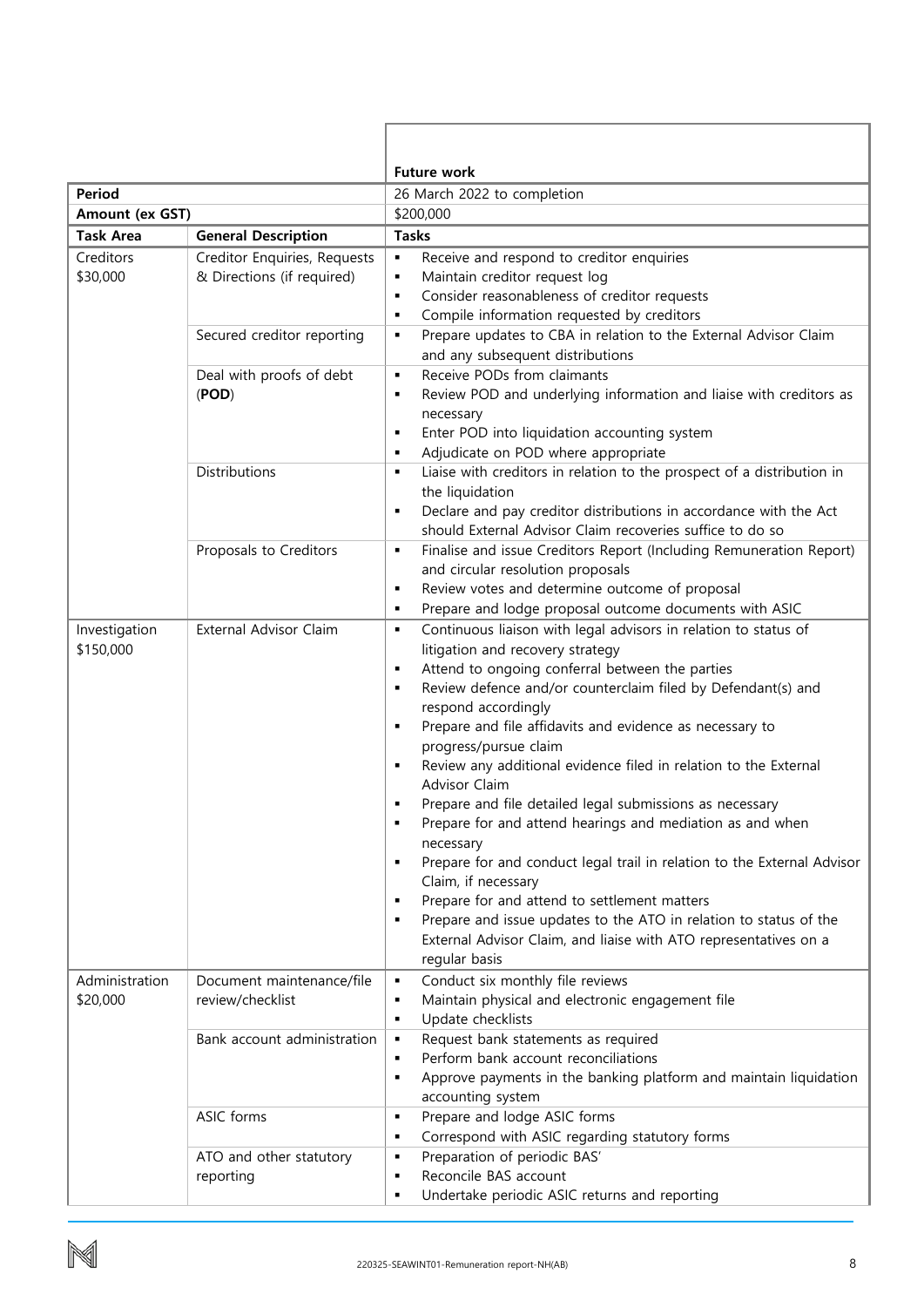| Finalisation              | Notify statutory authorities of ceasing to act, including the ATO and<br>$\blacksquare$<br>ASIC |
|---------------------------|-------------------------------------------------------------------------------------------------|
|                           | Cancel ABN/GST registration                                                                     |
|                           | Complete finalisation checklists and retirement processes                                       |
| Planning/Review           | Regularly discuss status of external administration and ongoing                                 |
|                           | tasks in fulfilling statutory obligations                                                       |
| Books and records/storage | Deal with records in storage, including electronic image of company                             |
|                           | records                                                                                         |
|                           | Maintain company records and liaise with ASIC in relation to final                              |
|                           | destruction post liquidation completion                                                         |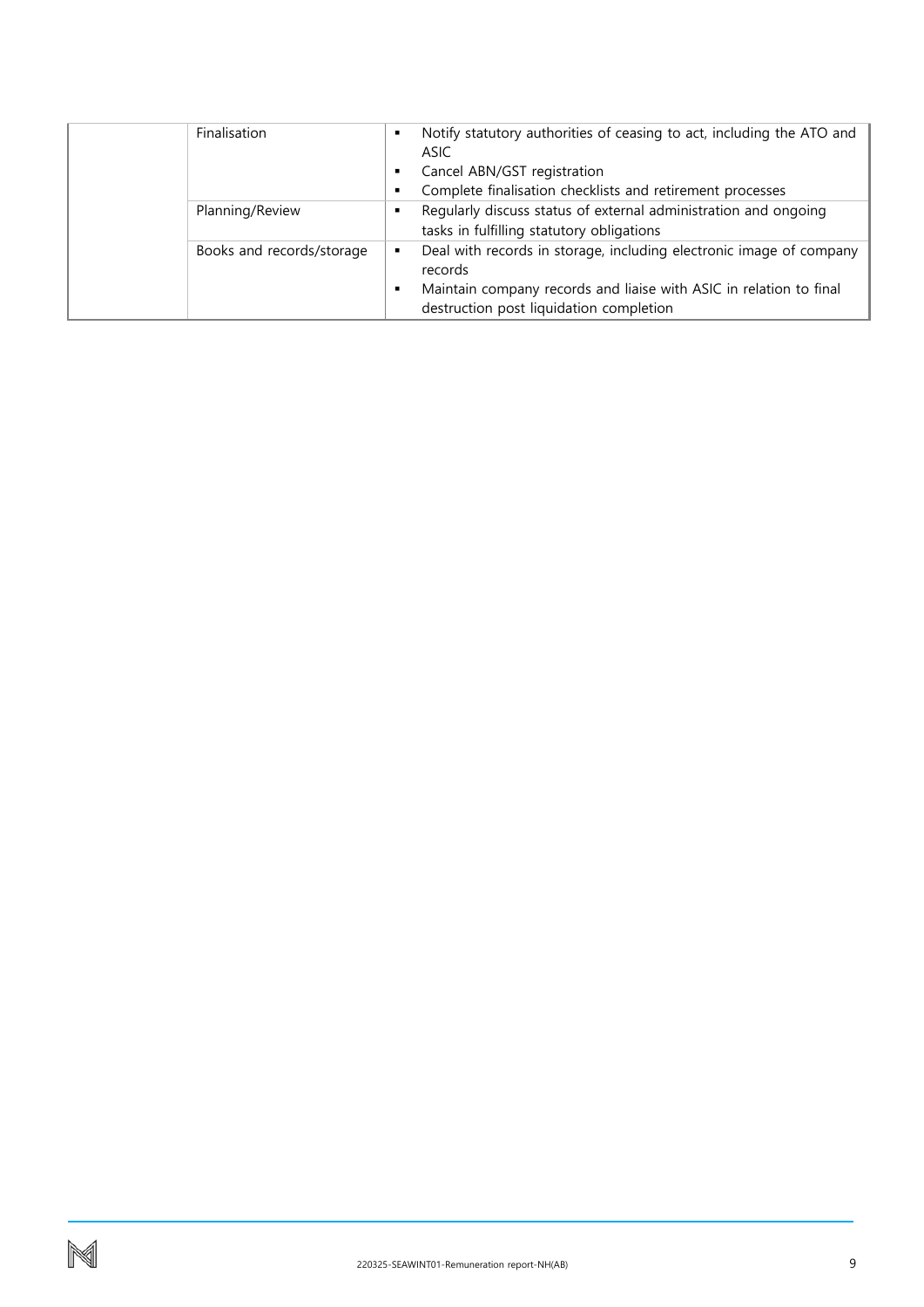# **Schedule B – Time spent by staff on each major task (work already done)**

### **Resolution 1: from 11 January 2018 to 25 March 2022**

<span id="page-10-0"></span>

| Seawest International Pty Ltd (In Liquidation) - Liquidators' fees for the period 11 January 2018 to 25 March 2022 |                                                        |      |        |             |                          |                          |                          |                          |                          |             |              |             |
|--------------------------------------------------------------------------------------------------------------------|--------------------------------------------------------|------|--------|-------------|--------------------------|--------------------------|--------------------------|--------------------------|--------------------------|-------------|--------------|-------------|
|                                                                                                                    |                                                        |      | Assets |             | <b>Creditors</b>         |                          | Investigations           |                          | Administration           |             | <b>Total</b> |             |
| <b>Employee</b>                                                                                                    | Position                                               | Rate | Hrs    | Fees $(\$)$ | <b>Hrs</b>               | Fees $(\$)$              | <b>Hrs</b>               | Fees $(\$) $             | Hrs                      | Fees $(\$)$ | Hrs          | Fees $(\$)$ |
| Rob Kirman                                                                                                         | Appointee                                              | 610  | 2.0    | 1,220       | 0.2                      | 122                      | 38.3                     | 23,363                   | 3.6                      | 2,196       | 44.1         | 26,901      |
| Employee A                                                                                                         | Director                                               | 520  | 0.2    | 104         | 20.1                     | 10,452                   | 82.4                     | 42,848                   | 0.7                      | 364         | 103.4        | 53,768      |
| Employee B                                                                                                         | Practice Services Director                             | 450  | 0.4    | 180         | 26.9                     | 12,105                   | 16.3                     | 7,335                    | 0.9                      | 405         | 44.5         | 20,025      |
| Employee C                                                                                                         | Senior Manager                                         | 480  | 7.8    | 3,744       | 3.3                      | 1,584                    | 55.4                     | 26,592                   | 6.0                      | 2,880       | 72.5         | 34,800      |
| Employee D                                                                                                         | Manager                                                | 410  | 0.2    | 82          | 2.7                      | 1,107                    | 45.0                     | 18,450                   | 7.8                      | 3,198       | 55.7         | 22,837      |
| Employee E                                                                                                         | Assistant Manager                                      | 370  | 17.5   | 6,475       | 10.7                     | 3,959                    | 42.7                     | 15,799                   | 11.6                     | 4,292       | 82.5         | 30,525      |
| Employee F                                                                                                         | Senior Accountant                                      | 290  | 0.2    | 58          | 8.0                      | 2,320                    | 13.4                     | 3,886                    | 12.7                     | 3,683       | 34.3         | 9,947       |
| Employee G                                                                                                         | Accountant                                             | 180  | 8.9    | 1,602       | 16.2                     | 2,916                    | 34.7                     | 6,246                    | 15.2                     | 2,736       | 75.0         | 13,500      |
| Employee H                                                                                                         | Undergraduate                                          | 560  |        |             | 0.9                      | 504                      | 2.2                      | 1,232                    | $\overline{\phantom{a}}$ |             | 3.1          | 1,736       |
| Employee I                                                                                                         | Senior Treasury Staff                                  | 290  | 0.2    | 58          | $\overline{\phantom{a}}$ | $\overline{\phantom{a}}$ | $\overline{\phantom{a}}$ | $\overline{\phantom{a}}$ | 0.1                      | 29          | 0.3          | 87          |
| Employee J                                                                                                         | Treasury Staff                                         | 290  | 3.5    | 1,015       |                          | $\overline{\phantom{a}}$ | 2.7                      | 783                      | 5.1                      | 1,479       | 11.3         | 3,277       |
| Employee K                                                                                                         | Administration                                         | 160  | 1.3    | 208         | 1.0                      | 160                      | 0.4                      | 64                       | 2.4                      | 384         | 5.1          | 816         |
|                                                                                                                    | Total fees (inclusive of write-offs and excluding GST) |      | 42.2   | 14,746      | 90.0                     | 35,229                   | 333.5                    | 146,598                  | 66.1                     | 21,646      | 531.8        | 218,219     |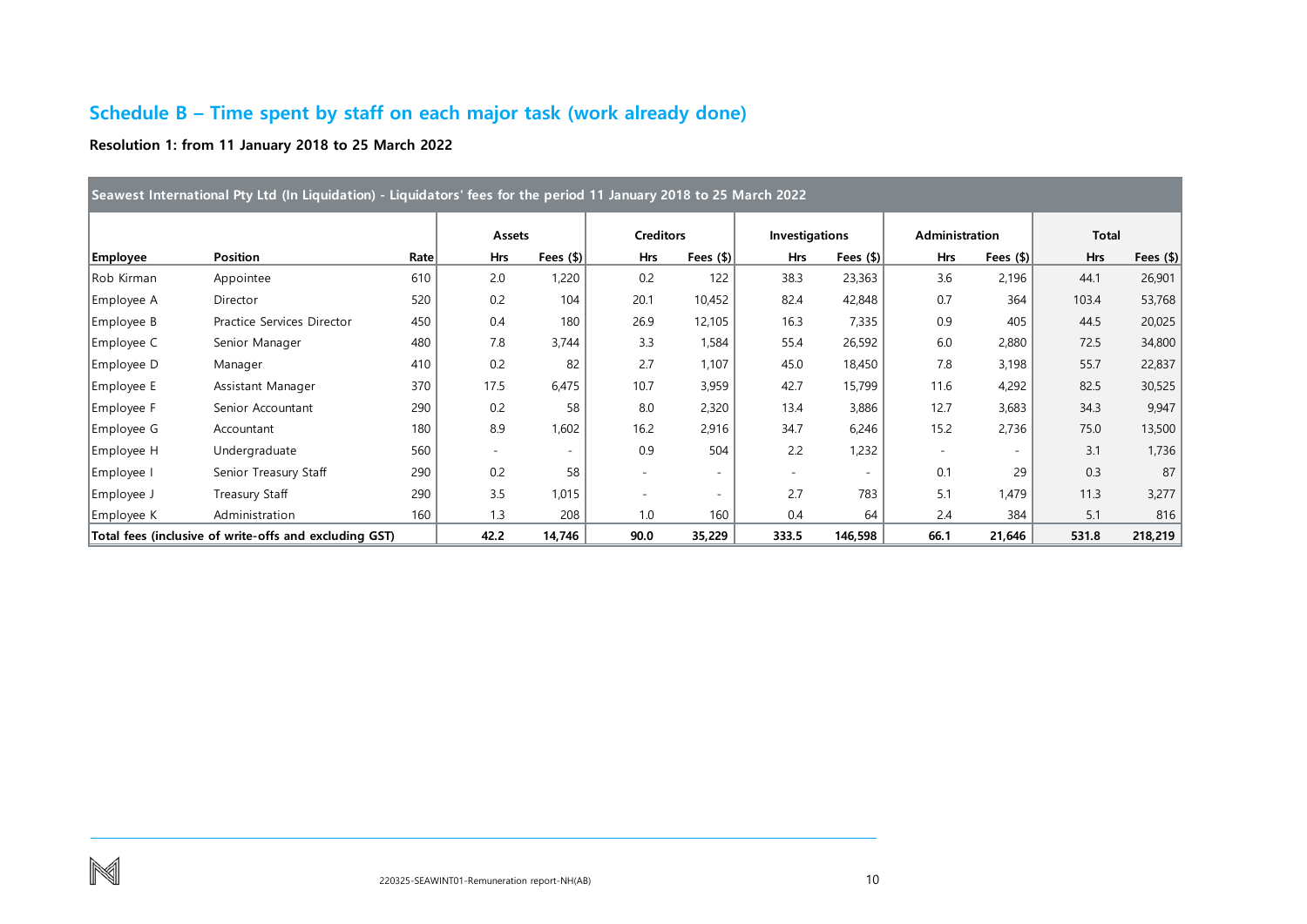# <span id="page-11-0"></span>**Schedule C – Disbursements**

## **Costs paid to third parties**

Costs paid to third parties are recovered at cost. Creditors are not required to approve these types of costs, but details are provided to account to creditors, including the basis of charging for these types of costs. Creditors are entitled to question the incurring of the costs and can challenge the costs in Court.The following costs have been paid by McGrathNicol to third parties and relate to the Liquidation. These amounts will be reimbursed to McGrathNicol at cost from the Liquidation bank account:

| Costs paid to third parties for the period 11 January 2018 to 25 March 2022 | Amount (\$)<br>(GST exclusive) |
|-----------------------------------------------------------------------------|--------------------------------|
| Legal disbursements                                                         | \$2,615.00                     |
| Searches of public registers                                                | \$1,107.91                     |
| Document storage costs                                                      | \$749.97                       |
| ASIC charges                                                                | \$594.33                       |
| Mail re-direct                                                              | \$480.54                       |
| Data storage                                                                | \$203.44                       |
| <b>Total</b>                                                                | \$5,889.49                     |

Future costs provided by McGrathNicol will be charged to the external administration on the following basis:

| Cost type                                     | Rate<br>(GST exclusive)     |
|-----------------------------------------------|-----------------------------|
| Postage                                       | At cost                     |
| Stationery and other incidental disbursements | At cost                     |
| Conference call phone charges                 | At cost                     |
| Searches                                      | At cost                     |
| Advertising                                   | At cost                     |
| Courier                                       | At cost                     |
| Staff per diem travel allowance*              | \$89.00 per day**           |
| Staff vehicle use                             | \$0.72 per km <sup>**</sup> |
| ASIC user pays levy***                        | At cost                     |

\* Payable when partners or staff are required for business purposes to stay away from their usual place of residence overnight.

\*\* These rates are deemed reasonable by the Australian Taxation Office.

\*\*\* This levy is charged by ASIC and is based on the number of notifiable events in a financial year directly related to this Liquidation. Notifiable events include notices published on ASIC's published notices website and some documents lodged with ASIC.

### **Further explanation of data hosting costs**

In the conduct of this Liquidation, we may use McGrathNicol's Forensic Technology team to extract, aggregate, electronically process and/or host electronic data, which could be used for ongoing investigations regarding transactions or potential recoveries available to creditors.

If data hosting is required and we choose not to use the services of McGrathNicol's Forensic Technology team, we will otherwise have to purchase those services from an alternative provider and/or use another method to achieve the same end, which will not be as efficient as using these available internal services. We note that the data hosting rates above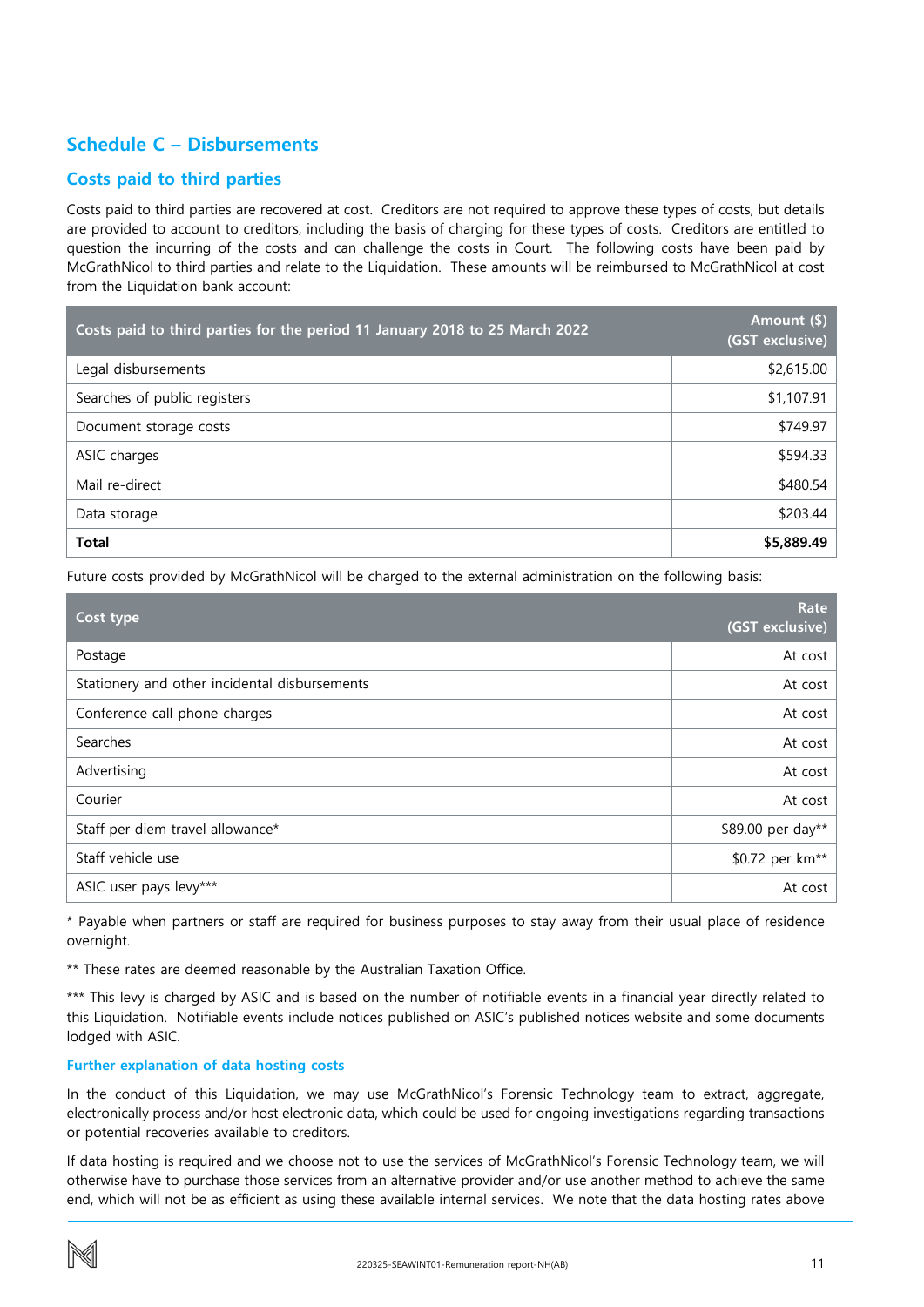are no more than our standard commercial pricing available for the same services when they are provided to external parties.